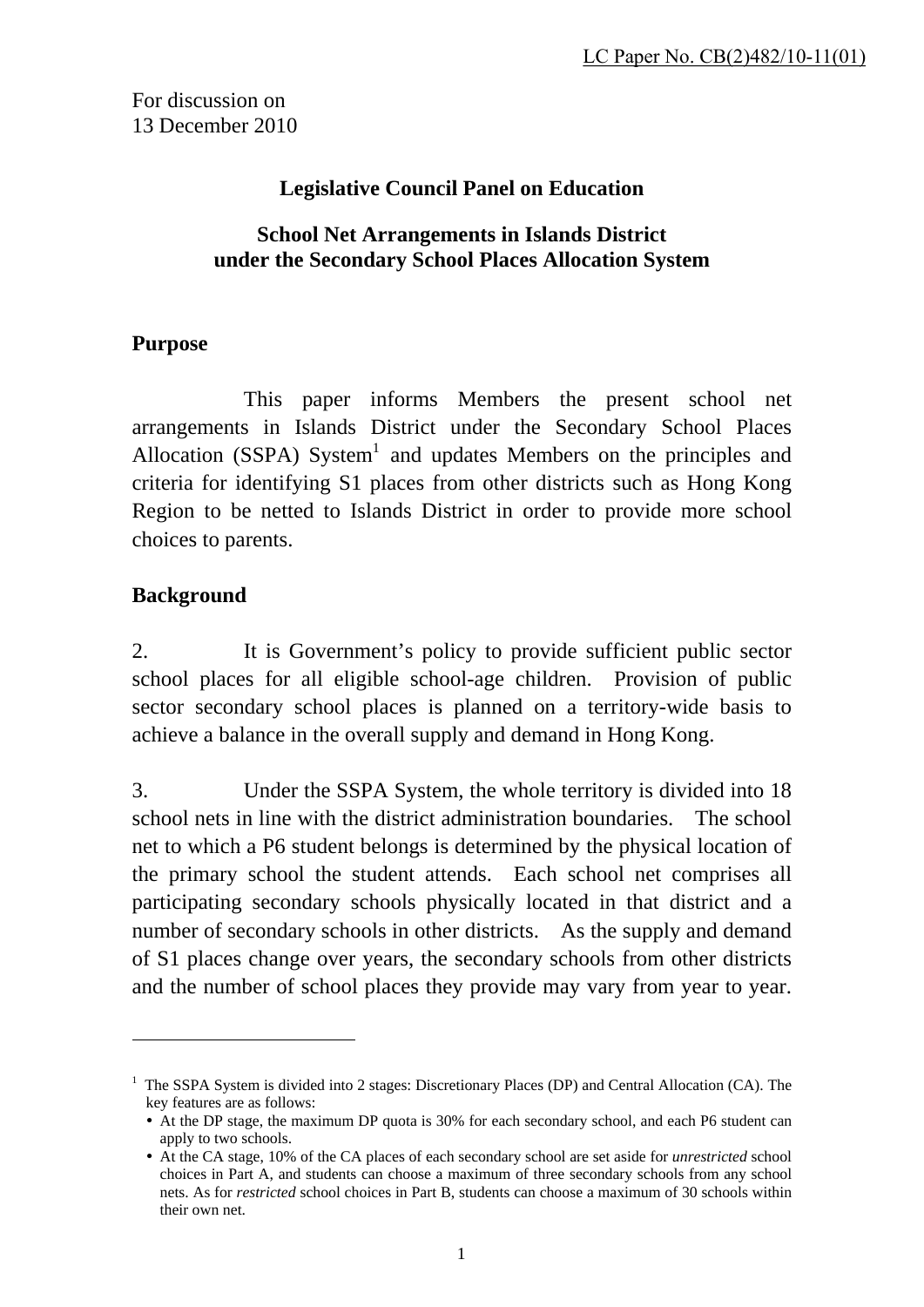Netting arrangements are conducted annually to ensure an adequate supply of S1 places to meet the demand and to provide parents with more school choices in each school net.

# **Allocation of S1 Places to Students in Islands School Net under SSPA System**

4. Under the SSPA System, parents of P6 students studying in schools in the Islands District may choose schools in or outside the District at both the DP stage (a maximum of 2) and for *unrestricted* school choices (a maximum of 3) at the CA stage. It is only for *restricted* school choices at the CA stage that allocation of S1 places is done on a net basis (a maximum of 30 school choices within the net).

5. In the 2009/10 school year, of the 1 231 P6 students in Islands District participating in the SSPA System, about 64% students were offered DP or CA places under unrestricted school choices. Only 36% students had to be allocated S1 places within the school net through CA. Among them, about 84% were allocated to secondary schools in Islands District and around 16% were allocated to schools in other districts (with about 11% to Hong Kong Region) based on parental choices. It is worth noting that when parents select schools for their children, whether the school is in their vicinity is not their prime and only concern. The education philosophy and curriculum characteristics of the school are also their considerations.

# **Supply and Demand of Public Sector School Places in Islands District under SSPA System**

6. In recent years, about 1 300 P6 students in Islands District participate annually in the SSPA System. Sufficient S1 places are provided each year to meet the demand of P6 students in Islands District. Based on the Government's latest population projection, the student population of Islands District would remain fairly stable in the coming few years. That said, with reference to the latest enrolment statistics from P1 to P6 as at mid November 2010, the projected demand for public sector S1 places in Islands District would continuously drop in the coming few years as the number of P6 students would decrease from about 1 200 in the 2010/11 school year to about 800 in the 2015/16 school year.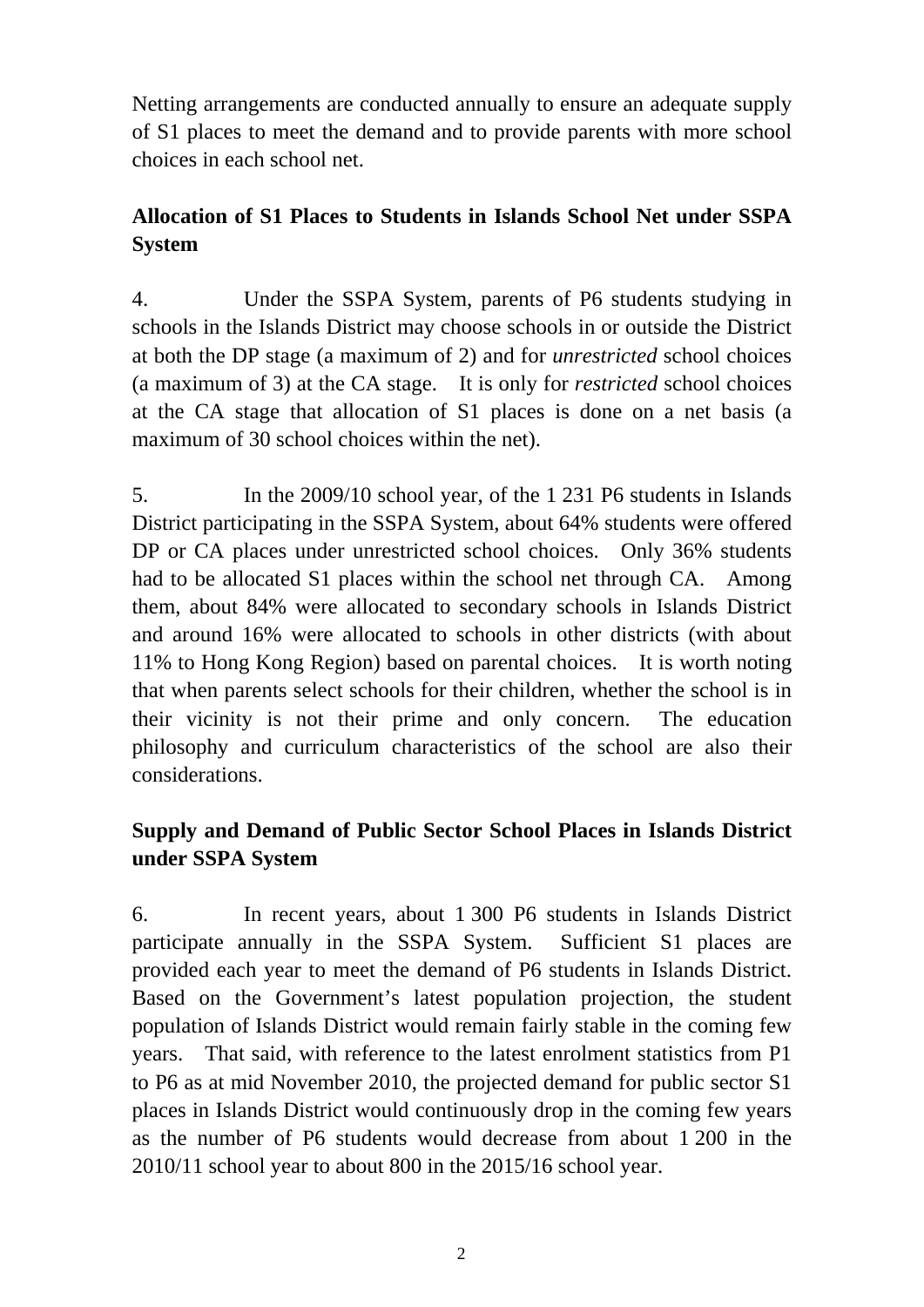#### **Provision of Public Sector School Places in South Lantau**

7. We understand that some Members are concerned about the provision of public sector secondary school places for students studying in the two primary schools in South Lantau, i.e. Mui Wo School and Bui O Public School. In the  $2009/10$  school year, 59 P6 students<sup>2</sup> in South Lantau participated in the SSPA System. Of the 37 students who were offered DP or CA places under unrestricted school choices, 25 were allocated to secondary schools in Islands District and 12 to schools in other districts. Only 22 students had to be allocated school places within the school net through CA. Among them, 16 were allocated to secondary schools in Islands District and 6 to schools in other districts. In fact, the number of P6 students in South Lantau participating in the SSPA System is projected to be around 50 annually in the coming 6 years based on the latest enrolment statistics. Even if all the P6 students proceed to S1 in South Lantau, the number of students would still be too small to operate a secondary school with at least three S1 classes required under the New Academic Structure. Besides, there are still about ten vacant classrooms in the public sector secondary schools in Islands District, which are available for meeting any growth in the demand for secondary school places in the district.

8. We have reservations about Members' suggestion that public sector secondary schools in remote areas should be exempted from meeting the requirement of operating at least three S1 classes. Under the New Academic Structure, schools need to provide a broad and balanced curriculum to cater for the diverse learning needs and interest of students. To ensure students' access to a reasonable choice of subject combinations, 18 classes (i.e. 3 classes for each level) are the acceptable minimum so that the students would benefit from six years of secondary education and develop their potential to the full. In deciding to operate a new school in remote area, its capabilitiy for sustainable development is a key consideration. Based on the population projection and pattern of parental choices in the past SSPA results, there is no evidence of sufficient demand of school places to support the operation of a new secondary school in South Lantau.

1

 $2$  There were originally 63 P6 students in South Lantau but 4 of them had applied for cross-net allocation in other school nets due to change of residence. Hence, for the Islands School Net, the number of students participated in SSPA is 59.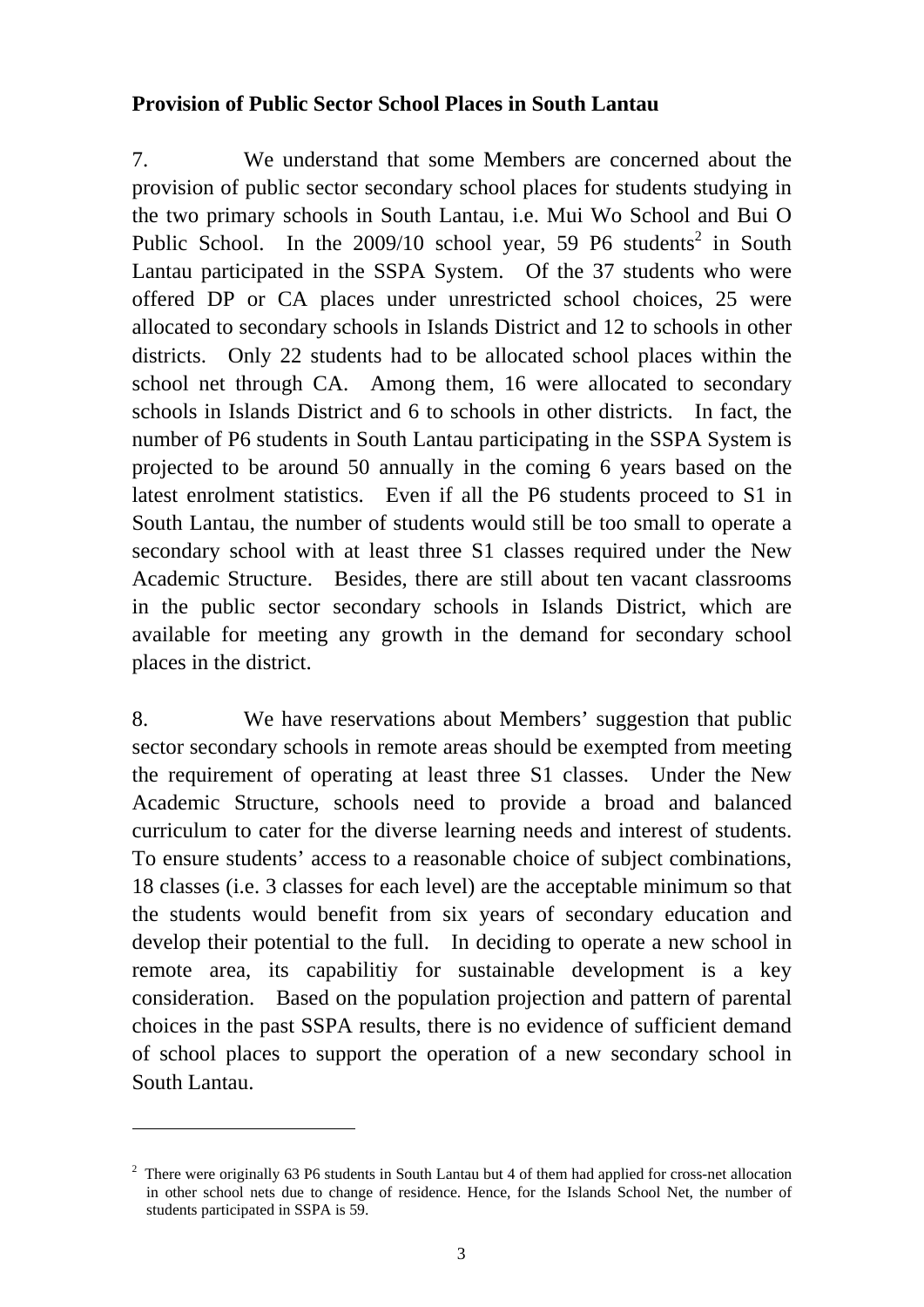# **Principles and Criteria in School Net Arrangements for Islands District**

9. Netting arrangements are conducted each year based on the prevailing principles viz. to ensure sufficient supply of S1 places to meet the demand and to increase parental choices in each of the 18 school nets. To enable parents to have more choices, a number of secondary schools (normally, a total of not less than 30 school choices) would be provided in each school net.

10. In line with the above principles, we have followed a set of criteria for identifying S1 places from other districts to be netted to Islands District which is as follows –

- (a) the demand and supply of S1 places in the Islands District and other relevant districts;
- (b) the availability and accessibility of transportation means to students in different parts of the district; and
- (c) the past allocation results reflecting parental choices (i.e. secondary schools chosen by parents at the DP and CA stages).

11. For paragraph 10(c) above, it is worth-noting that based on the allocation results in the 2009/10 school year, students in different parts of Islands District have different choice patterns, and are summarized as follows -

- (a) Tung Chung: about 90% of the students have selected and were allocated to schools in Tung Chung;
- (b) Cheung Chau: about 80% of the students have selected and were allocated to schools in Cheung Chau;
- (c) South Lantau: about 65% of the students have selected and were allocated to schools within Islands District;
- (d) Tai O: about 90% of the students have selected and were allocated to schools within Islands District;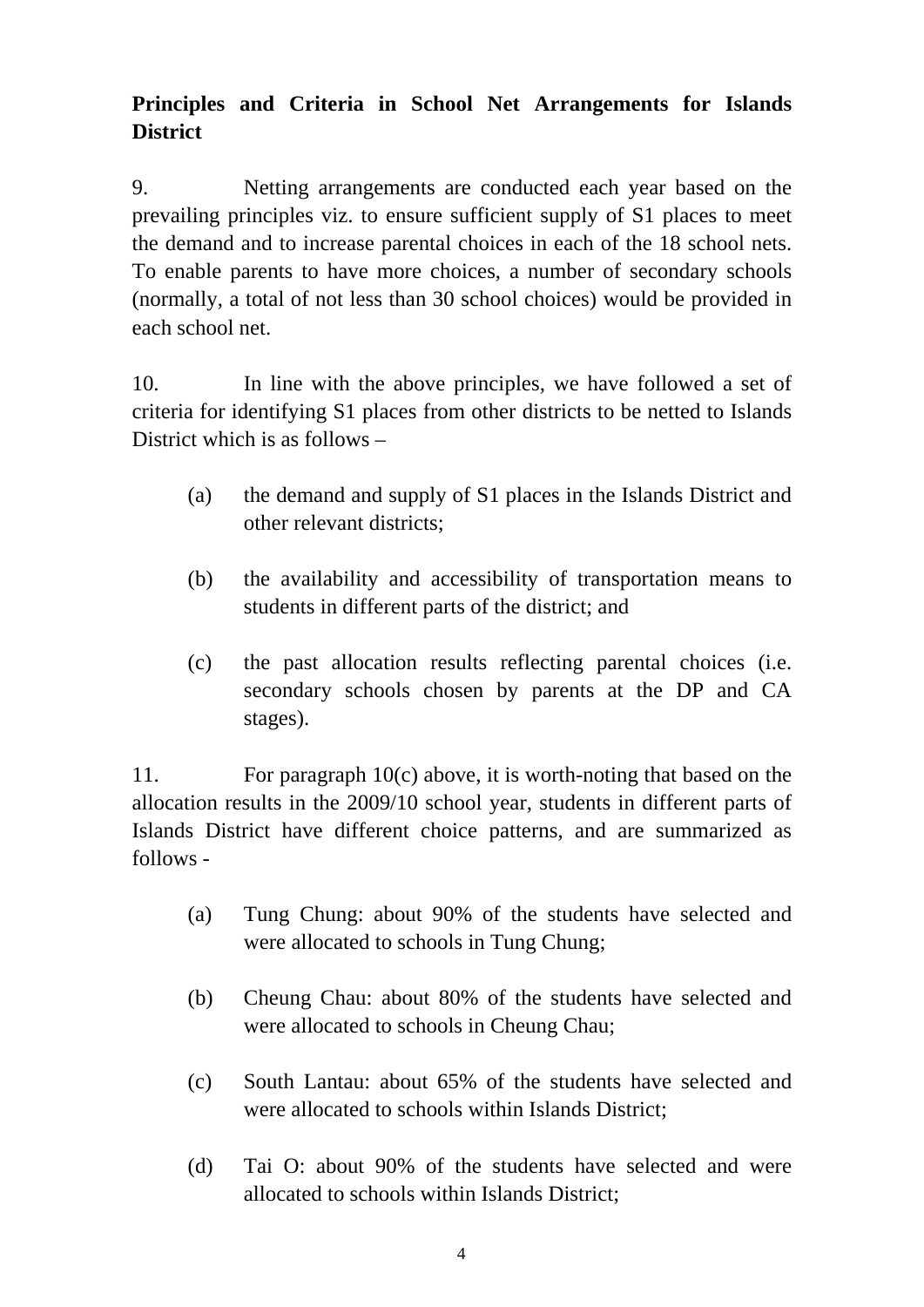- (e) Peng Chau: about 90% of the students have selected and were allocated to schools in Hong Kong Region; and
- (f) Lamma: about 80% of the students have selected and were allocated to schools in Hong Kong Region.

12. To further increase the choices for parents and to better meet the needs of students residing in different parts of Islands District, we have provided more school choices from Hong Kong Region in our netting arrangements for students in Islands District. In the 2009/10 school year, a total of 43 school choices were provided for selection by all P6 students in Islands School Net. In addition to the 7 participating secondary schools physically located in Islands District, 36 schools in the nearby districts, with 27 in Hong Kong Region (as compared to 15 in the 2008/09 school year) were included.

13. Given the special circumstances of Islands District, the school choices made by parents vary on different islands and this explains why the existing mechanism of including schools from other districts to increase diversity is a more flexible and balanced approach to cater for the different educational needs of students in Islands District. Same as previous years, for the 2010/11 school year, we will conduct the netting arrangements when the projected demand and supply of S1 places are available in March 2011. The school choices will be made known to parents of P6 students by mid-April 2011.

### **Request for School Net Review**

14. Due to different transportation means in different parts of Islands District, some of their residents have asked for a change of school net from Islands to Central and Western (C&W), as in the case for SKH Wei Lun Primary School in Discovery Bay (DB).

15. The school net for P6 students of SKH Wei Lun Primary School under SSPA has been *temporarily* assigned to C&W in the 1990s on the ground that DB was then accessible only by ferry services between DB and Central. The temporary netting arrangement of SKH Wei Lun Primary School has been reviewed by the SSPA Committee from time to time. In the light of the restrictions in the land transport in DB, the Education Bureau has continued with the temporary netting arrangement